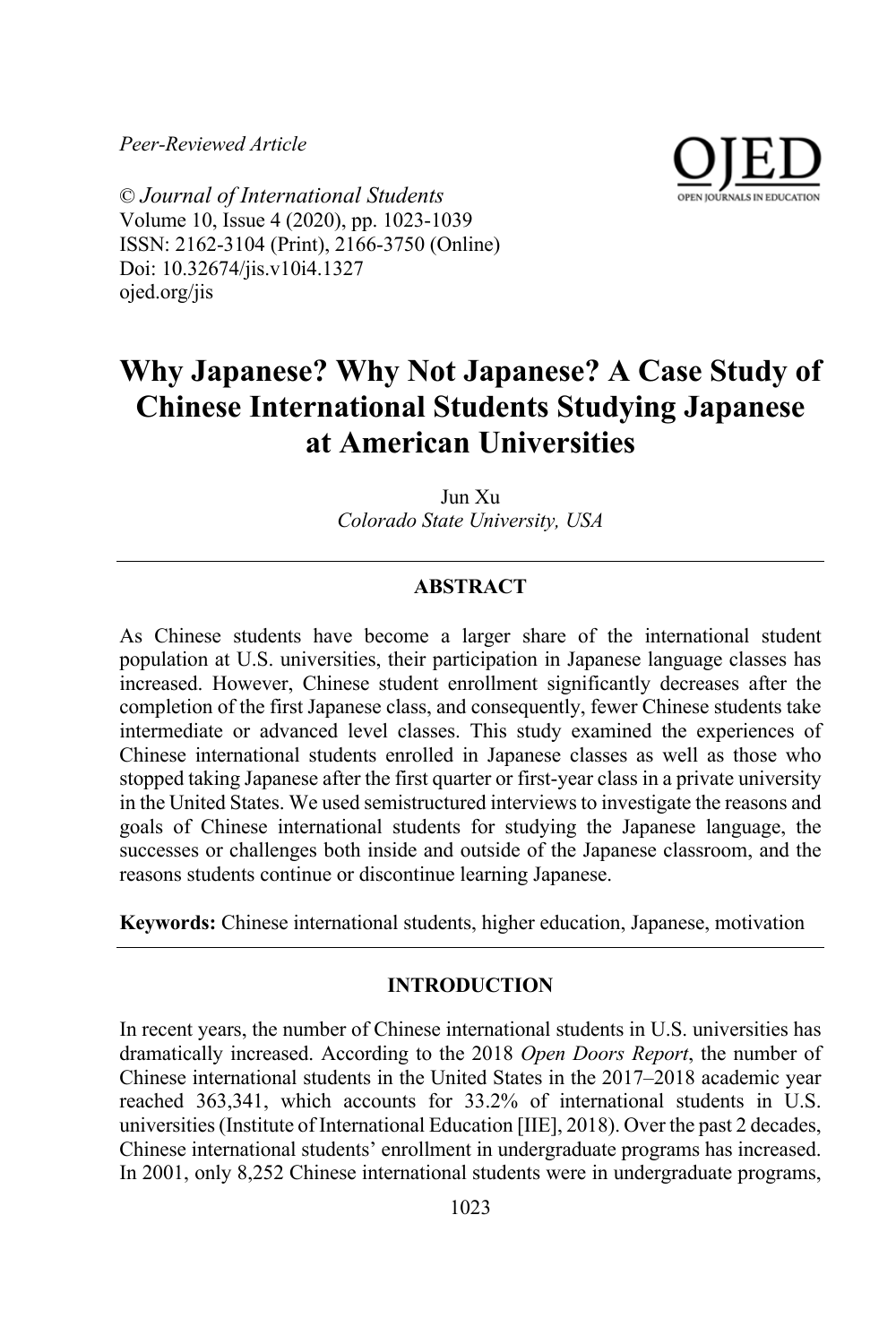while the number has now significantly increased to 148,593, almost 18 times the number in 2001 (IIE, 2018). This dramatic increase has brought changes to various aspects of U.S. universities, including Japanese language programs.

The rapid increase of Chinese international students appears to partially contribute to the increase in the enrollment of Japanese programs. Mori and Takeuchi (2016) reported that the percentage of international students in the Japanese programs of nine large public universities located in Iowa, Illinois, Indiana, Michigan, Minnesota, Ohio, Pennsylvania, and Wisconsin, ranged from approximately 25% to 65% and averaged 45%. In one of those universities, almost half of undergraduates who enrolled in Japanese language courses were international students from Asia, the majority of whom were Chinese.

Despite the substantial number of Chinese international students enrolled in Japanese classes across universities in the United States, this group receives little attention regarding their reasons and motivations for learning Japanese. This is particularly so considering that international students are not required to complete any foreign language requirement. Further, there is minimal exploration regarding Chinese international students in the Japanese classroom.

Using semistructured interviews, this study investigated Chinese international students' reasons and goals for studying Japanese, both in and out of the Japanese classroom experience, and reasons to continue or discontinue studying Japanese. This study offers new insights into understanding the learning experience of Chinese international students in universities in the United States and highlights vital considerations in recruiting, retaining, and teaching foreign languages to international students. The findings also make an essential contribution to the field of study of language learning motivation.

## **LITERATURE REVIEW**

## **Chinese International Students in the United States**

The United States is one of the most popular study abroad countries for Chinese international students. Earning a diploma in a country like the United States is considered beneficial in obtaining a better job as well as improving social status (Griner & Sobol, 2014; Hao, 2018; Sánchez et al., 2006; Yan & Berliner, 2011, 2013; Yi, 2001; Zhang, 2000).

Since China and the United States agreed to exchange students and scholars in 1978, the number of Chinese students in U.S. universities has increased significantly. In the academic year of 1980–1981, fewer than 1,000 Chinese students studied in limited institutions, while more than 360,000 Chinese students enrolled in U.S. institutions in the academic year of 2017–2018 (IIE, 2018; Yan & Berliner, 2011).

Regarding the process of Chinese international students deciding to study abroad, parents and peers play an essential role in deciding where to study abroad (Deutsch, 2004; Griner & Sobol, 2014; Hao, 2018; Rafi, 2018; Yi, 2001). After arriving at universities in the United States, they face academic, sociocultural, and personal challenges (Hao, 2018; Heng, 2017, 2018; Yan & Berliner, 2011). The most significant concern for most Chinese international students is academic success. Yan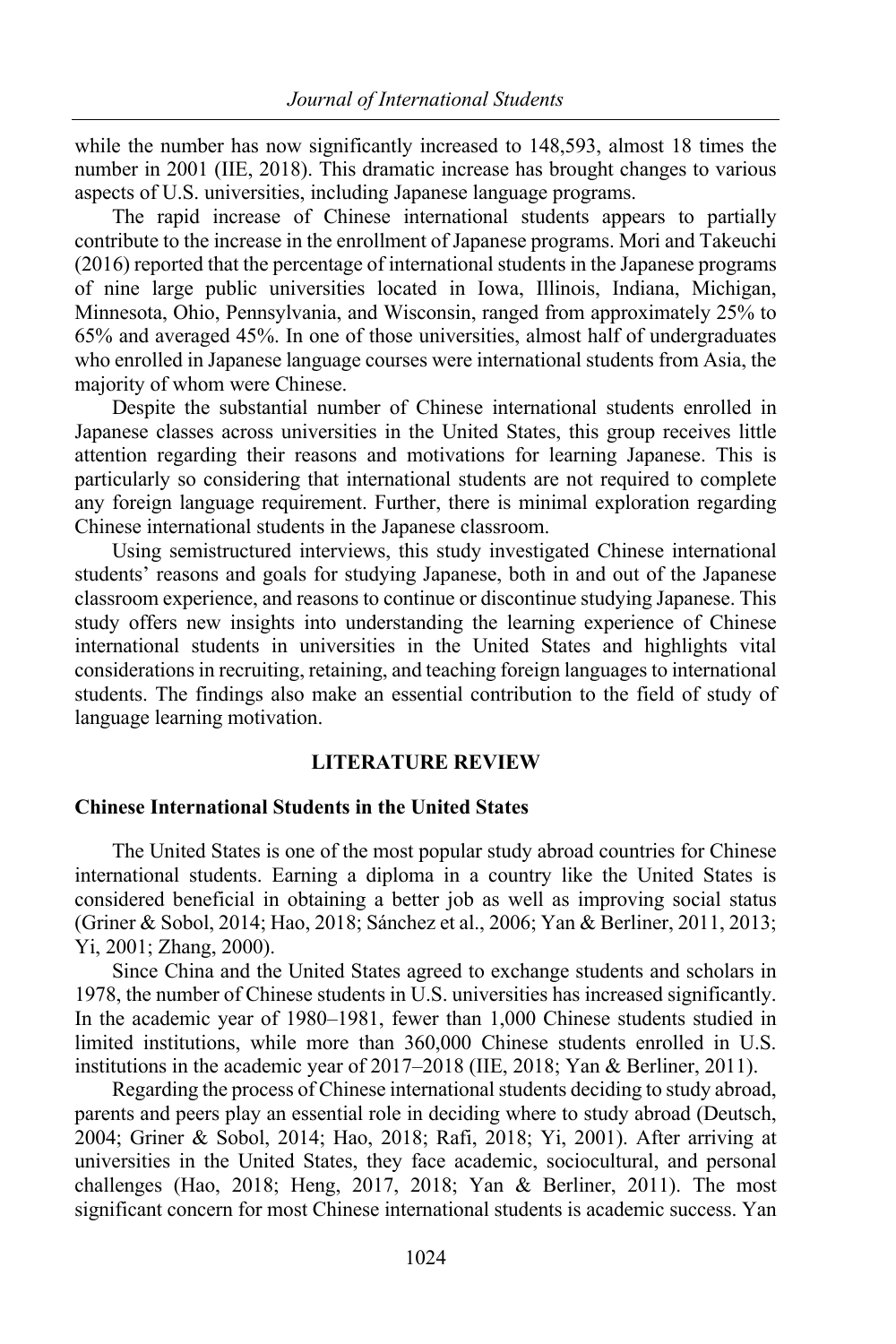and Berliner (2011) found that Chinese international students devote most of their time to schoolwork. As a result, they have little time for other interests and recreation. Further, Chinese international students tend to interact mostly with co-nationals due to the cultural differences between China and the United States (Hao, 2018; Yan & Berliner, 2011). Hao (2018) pointed out that Chinese international students cherish their circle of fellow Chinese international students because they hold essential values in common and feel most supported by these friendships that assist in dealing with the academic and sociocultural challenges.

## **Reasons and Motivations for Learning Japanese**

Japanese has been one of the popular languages for college students in the United States. Although the enrollment of students has decreased across most foreign language classes, only Japanese and Korean, out of the 15 most commonly taught languages, showed increases between 2013 and 2016 (Looney & Lusin, 2018).

Japanese pop culture seems to be one of the significant attractions for students to study Japanese language in the United States (Japan Foundation, 2013). Japanese anime, video games, pop music, movies, and TV programs have attracted a significant number of students into Japanese classrooms. Research has identified various factors contributing to the motivation of continuing to learn Japanese (Matsumoto, 2007; Tsang, 2012). First, the enthusiasm level of the teacher significantly influences the students' motivation. Tsang (2012) found that students are motivated to stay in a Japanese class if the teachers genuinely care about them. Furthermore, teachers who create an encouraging learning environment and provide feedback also influence their motivations. Students value correction of mistakes as well as remarks on their learning progress. Concerning demotivational factors, the major ones include routine memorization of numerous characters, and inadequate opportunities to use the Japanese language outside class (Matsumoto, 2007; Tsang, 2012).

In China, Japanese is also one of the most popular foreign languages. China has 953,283 Japanese learners, the highest number in the world (Japan Foundation, 2017). Among them, 65.6% are in higher education institutions. The significant motivations to study Japanese at universities are interests in Japanese culture, Japan-related products, and employment opportunities (Gao & Lv, 2018; Huang & Feng, 2019; Teo et al., 2019). China has overwhelming been the first choice destination for Japanese companies when expanding their businesses overseas. In 2017, there were 32,349 Japanese companies in China (Ministry of Foreign Affairs of Japan, 2018). Although English is predominantly the first foreign language in China, knowing Japanese is considered beneficial for job hunting (Kubota, 2013).

While Japanese is one of the most challenging languages for native English speakers to achieve a high level of proficiency (National Standards Collaborative Board, 2012), Japanese is not necessarily as challenging for native speakers of Chinese. Although Chinese and Japanese are typologically different, Chinese characters known as *kanji*, form part of written Japanese, and a significant number of Sino-Japanese words constitute modern Japanese (Shibatani, 1990). Also, along with modern civilization in the first half of the 20th century, a large number of vocabularies written in Chinese characters created by Japanese were adapted into modern Chinese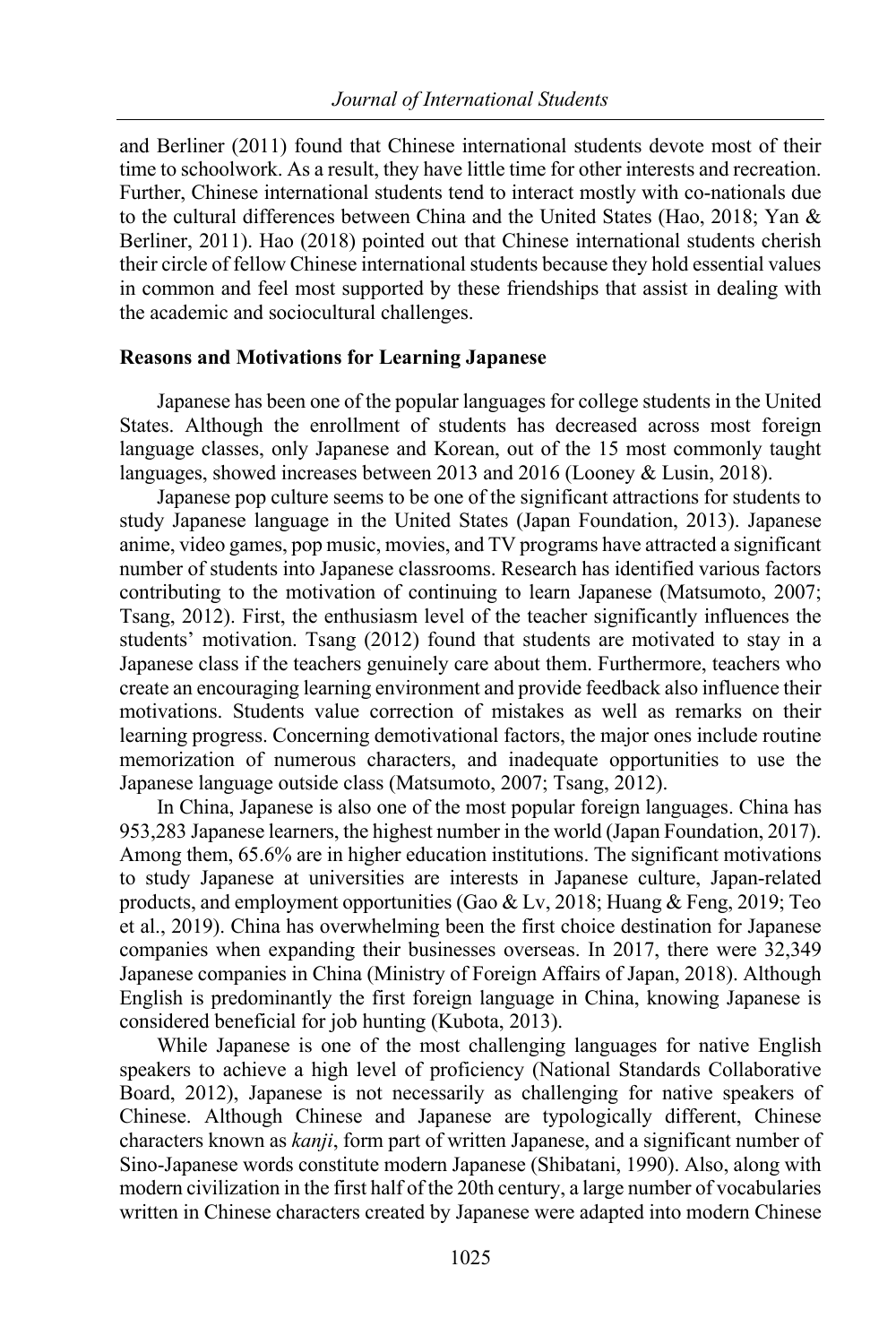(Norman, 1988; Novotna, 1967). Thus, memorization and text comprehension of Japanese words in Chinese characters are less challenging for Chinese learners of Japanese (Horiba, 2012). Also, the young generation of Chinese is familiar with Japanese culture, which is beneficial for language acquisition. First, China and Japan share certain cultural roots and traditions due to the cultural exchange over centuries. Second, Japan's modern pop culture has influenced younger generations of Chinese since China opened up to the world in 1978. Japanese manga, games, television dramas, and movies are easily accessible to younger generations of Chinese (Gao & Lv, 2018; Huang & Feng, 2019; Teo et al., 2019).

Mori and Takeuchi's (2016) research appears to be the only one examining reasons and experiences of Chinese international students learning Japanese in the United States. Although diversity on campus and in the classroom is the focus of their research, they compared Chinese international students with domestic students enrolled in third- or fourth-year Japanese courses. They found that Chinese international students study Japanese as an additional language to become more competitive in the global market, in addition to their interest in Japanese culture. In terms of their goals of learning Japanese, Chinese international students are more interested in the interpretive mode of communication than interpersonal communication. Also, Mori and Takeuchi (2016) pointed out that the current pace of instruction may be slow for some Chinese students. The dissatisfaction due to unmet needs might prompt some students to discontinue the Japanese program.

The studies presented thus far outline the reasons and motivations for learning Japanese in the United States and China. However, it is evident that Chinese international students in Japanese classes in the United States have not received much attention in the literature. Thus, this study focuses on Chinese international students' reasons and motivations for learning Japanese, given that international students generally do not need to complete a foreign language requirement.

While Mori and Takeuchi (2016) focused on Chinese international students in an advanced level of Japanese class, this study investigated students primarily in lower level classes and addressed the following questions:

- 1. What are the reasons and the goals of Chinese international students for studying Japanese as an additional foreign language?
- 2. What are their experiences of learning Japanese in class?
- 3. What kind of out-of-class learning activities have the students participated in, and how did they feel about those activities?
- 4. What are the reasons to continue or discontinue learning Japanese?

# **METHOD**

## **Participants**

During December 2017 and January 2018, I conducted individual interviews with 16 Chinese international students (10 female students and six male students). All the participants were from a large private university located in a city in the western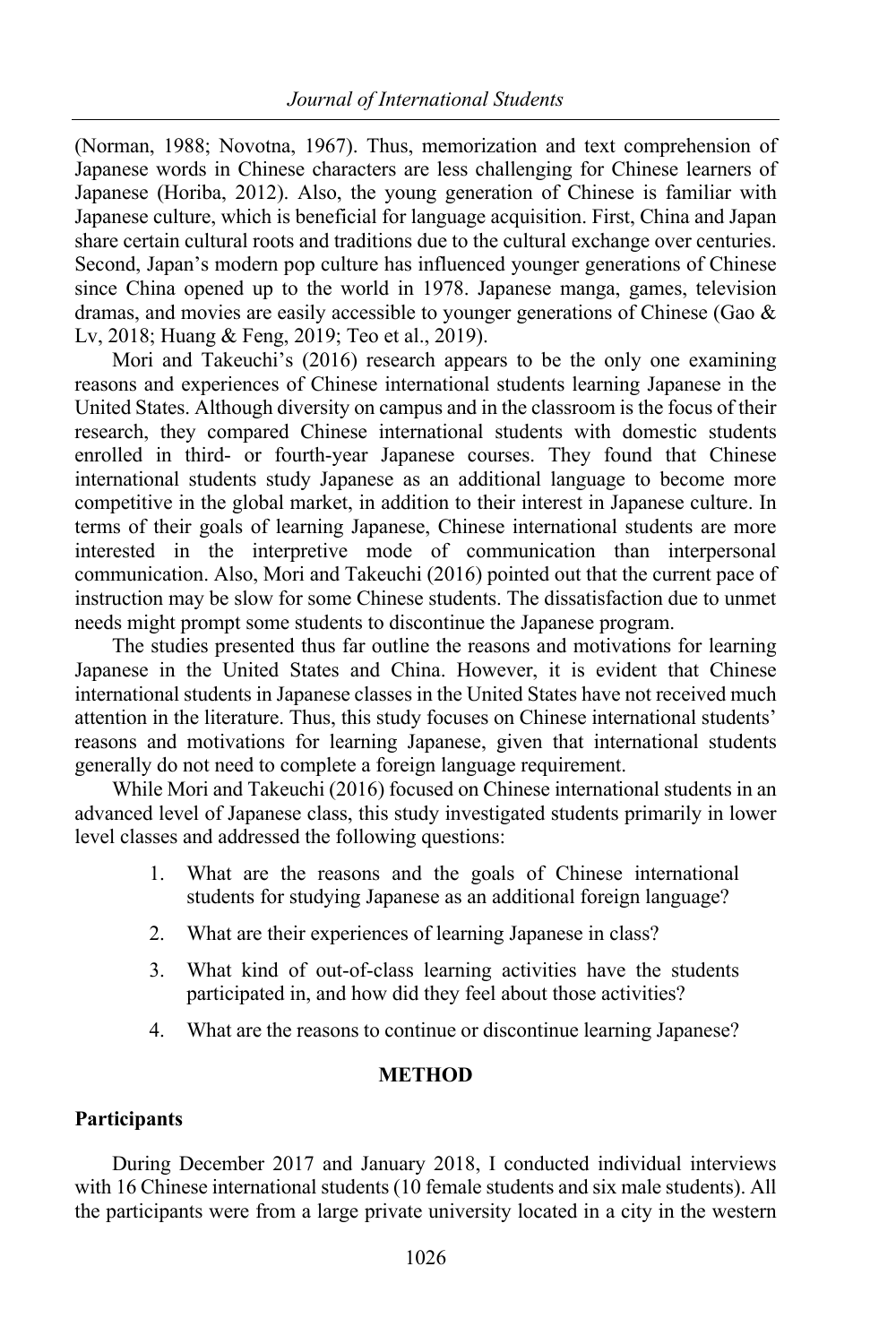United States that runs on an academic quarter system and offers three levels of Japanese classes. I was a faculty member of the university and taught many Chinese international students enrolled in Japanese classes. In the 2016–2017 academic year, there were about 40 Chinese international students in the first-year Japanese class, accounting for nearly half of the first-year students. The number of Chinese international students decreased significantly in the second- and third-year Japanese classes (10 and five Chinese international students, respectively). Although undergraduate students must complete a foreign language requirement, students who completed academic secondary education in a language other than English are exempt from this language requirement. Thus, no participants were required to take any foreign language classes at the university.

All the participants graduated from high school in China. Before enrolling in regular classes, the majority of participants studied English for between 6 months and 1 year at the university's English Center. No participant had any experience of formal instruction in Japanese before taking Japanese classes at the university. The students started to take Japanese classes from the first quarter of the first-year Japanese class at this university. At the time of the interview, five of the participants had enrolled in Japanese classes: four were in the second-year class, and one was in the third-year class. Eleven students discontinued learning Japanese. Seven students stopped studying Japanese after one quarter or 1 year (three quarters). See Table 1 for the details of the participants.

|             | Code           |        |               | Completed quarters |
|-------------|----------------|--------|---------------|--------------------|
| Participant | name           | Gender | Enrollment    | of Japanese        |
|             | C1             | М      | Continuing    |                    |
| 2           | C <sub>2</sub> | М      | Continuing    |                    |
| 3           | C <sub>3</sub> | М      | Continuing    | 4                  |
| 4           | C4             | F      | Continuing    | 4                  |
| 5           | C <sub>5</sub> | F      | Continuing    |                    |
| 6           | D1             | F      | Discontinuing |                    |
|             | D2             | F      | Discontinuing |                    |
| 8           | D <sub>3</sub> | F      | Discontinuing | 6                  |
| 9           | D4             | M      | Discontinuing |                    |
| 10          | D5             | М      | Discontinuing |                    |
| 11          | D6             | F      | Discontinuing |                    |
| 12          | D7             | F      | Discontinuing |                    |
| 13          | D8             | F      | Discontinuing |                    |
| 14          | D9             | F      | Discontinuing |                    |
| 15          | D10            | F      | Discontinuing |                    |
| 16          | DH             | М      | Discontinuing |                    |

## **Table 1: Summary of Participants**

*Note*. Continuing enrollment indicates the student was enrolled in Japanese classes at the time of the interview. Discontinuing enrollment indicates students who stopped studying Japanese.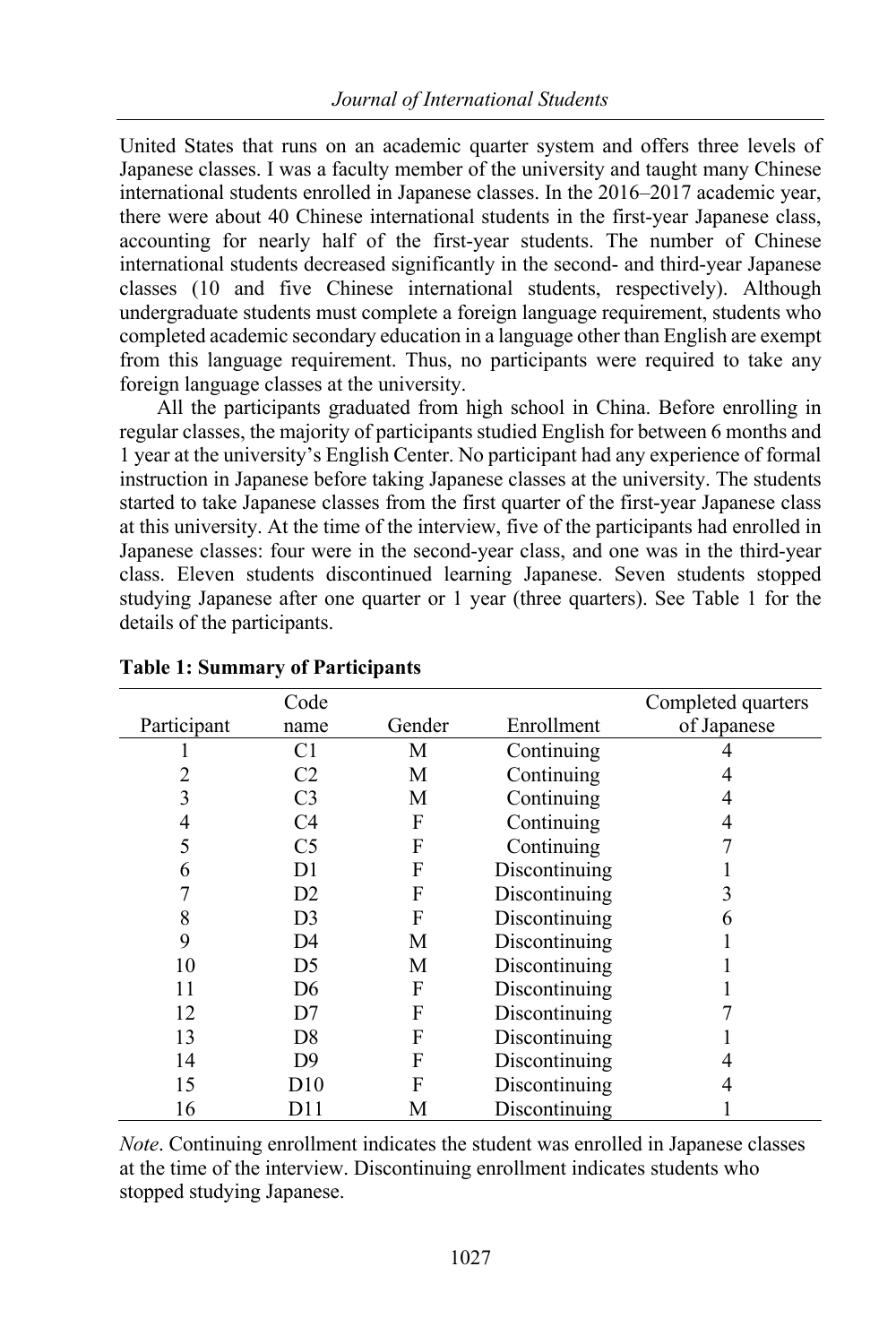## **Procedures**

Participant recruitment occurred either through emails sent directly from their instructors or through personal contacts. I directly contacted some participants, and some participants introduced me to others. Face-to-face, semistructured interviews formed the meeting structure. Before the interviews, the Institutional Review Board approved the process. Participants received an explanation of the nature of the study in person in English and read through and signed an informed consent form. In order to elicit the richest possible information and ensure a comfortable speaking environment, Mandarin Chinese was the language used during the interview. Interviews took place at a study room of the library on campus. The interviews lasted from 15 to 45 minutes.

The data were transcribed and subsequently coded iteratively (Dörnyei, 2007). First, codes developed from the research questions provided the basis to sort responses (e.g., reasons and goals of learning Japanese, successes and challenges in the classroom, extracurricular activities, reasons of dis/continuing learning Japanese). Within these categories, I identified high frequency item-level data (e.g., repeating words like job, grade point average [GPA], anime, major). When item-level data overlapped, I clustered them together under a broader level (e.g., culture, instrumental motivation, teacher, difficulty, academic major). I examined relationships between different categories and recorded my observations.

## **RESULTS**

The following sections illustrate the similarities and differences between participants who continued or discontinued their study of Japanese, specifically regarding their reasons and goals for studying Japanese, in- and out-of-classroom experiences, and motivations to continue or discontinue learning Japanese.

## **Reasons for Studying Japanese**

The participants' responses showed the multifaceted nature of their motivations to learn Japanese. Students who continued their enrollment commonly mentioned an interest in Japan and Japanese culture. Three of five continuing students mentioned that interest in Japanese anime or manga was one of the reasons that triggered their interest in taking Japanese classes. Students who continued their studies also evidenced instrumental motivation for studying Japanese. Four of five continuing students mentioned that learning Japanese is useful for them. Among them, three students mentioned that having Japanese proficiency in addition to Chinese and English is beneficial for future careers because "language is a tool," and one student said that knowing Japanese is also helpful for his future travel in Japan.

In contrast, only three of 11 students who discontinued their Japanese studies indicated that they decided to take the classes partially because of their interests in Japanese anime or manga. Only two of the 11 students mentioned that they took Japanese class because Japanese is beneficial for study abroad or future career.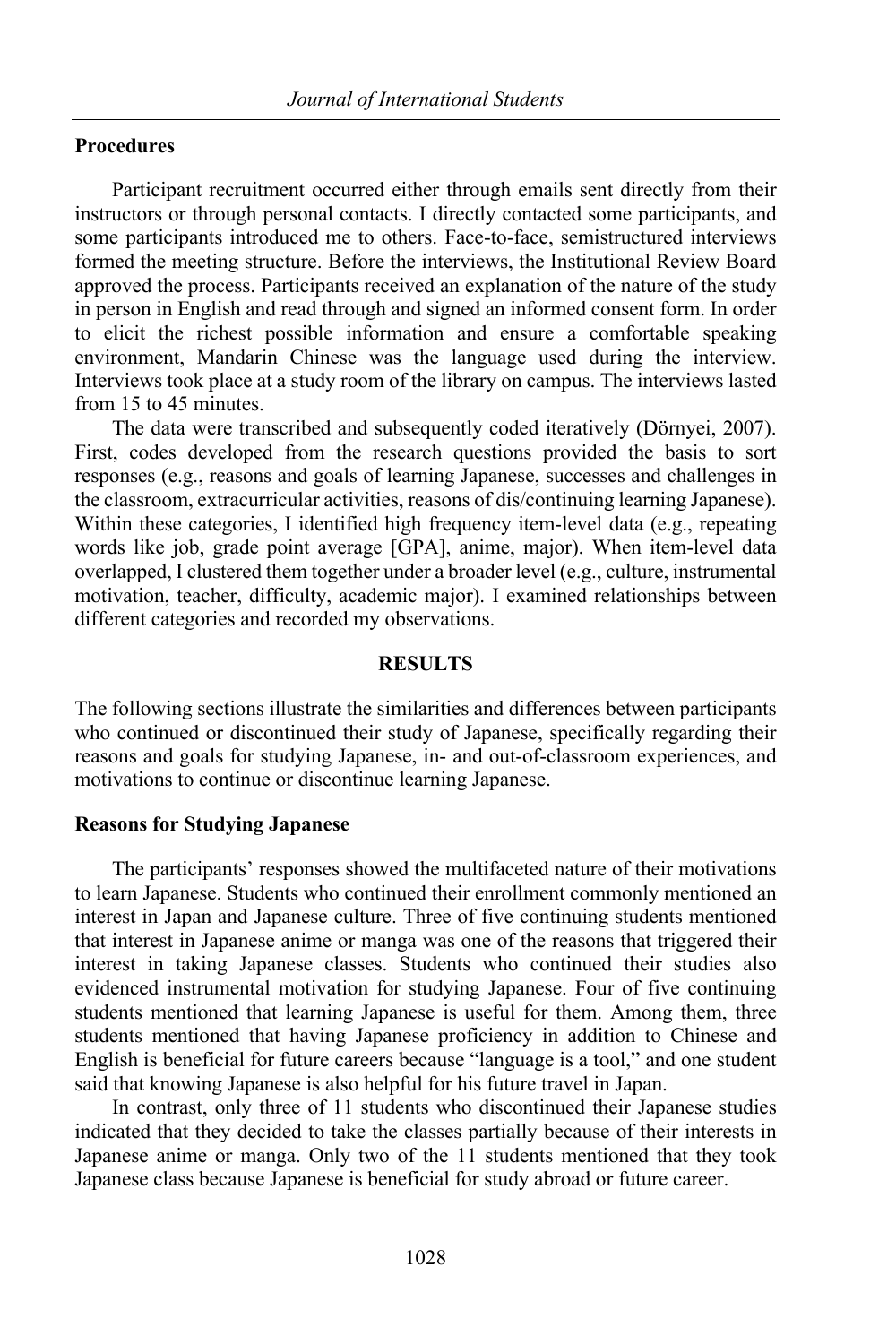Instead, students in discontinuing groups had distinctive reasons for learning Japanese. First, "*Wo tingshuo riyu ke hen shui* (I heard that Japanese class is an 'easy A' course)" was the most frequent answer for discontinuing students when asked why they decided to take Japanese classes. Nine of 11 students emphasized that one of the reasons for studying Japanese was that they heard from their friends that Japanese class is "easy." They further explained the importance of having an "easy" class in their schedule. The reasons included to receive credits with less effort, to maintain or improve GPA, and to balance an already stressful class schedule. For example, D6 said that Japanese was simply an easy class to get the necessary credits for graduation. She had no interest in Japanese and no intention to study Japanese in the first place. The reason she chose the Japanese class was that she could not enroll in other "easy" courses. Thus, D6 made the least possible effort to receive the necessary credits. D7 had a similar reason. She took Japanese because she could not enroll in an oil painting class.

Five discontinuing students highlighted the importance of maintaining or improving a GPA. For example, D4 had no interest in Japanese anime and manga. He emphasized that one of the reasons he chose Japanese was because he did not want to have an elective course negatively affect his GPA. Instead, taking a Japanese class could positively impact his GPA because his friends told him that it was easy to receive an A.

Furthermore, three students responded that they needed a less stressful class when taking three courses in their majors, which required significant effort. Several discontinuing students enrolled in a particular college in the university, and, because of prerequisites and sequential class schedules of that college, the students usually selected required classes first. In general, they chose three courses in their major fields first, and then tried to enroll in an elective class. Because of challenges in their major classes, they needed one more comfortable class to balance out their workloads. As a result, Japanese became one of the popular choices among classes such as piano, drawing, and photography.

Second, discontinuing students also emphasized the importance of their friends in the decision-making process. All 11 discontinuing students took Japanese because they wanted to take the same course as their friends or their friends recommended the Japanese course to them. Third, several students also mentioned that they took Japanese because they heard the instructors of Japanese classes were friendly.

D4's comments on his reasons to learn Japanese are representative of discontinuing students:

"I don't watch Anime."

"I am not good at languages. I want to study Japanese to see how it looks like."

"Because my friends were going to take Japanese."

"Who is the instructor is also important."

"I don't want to receive B at an elective class, which negatively affects my GPA."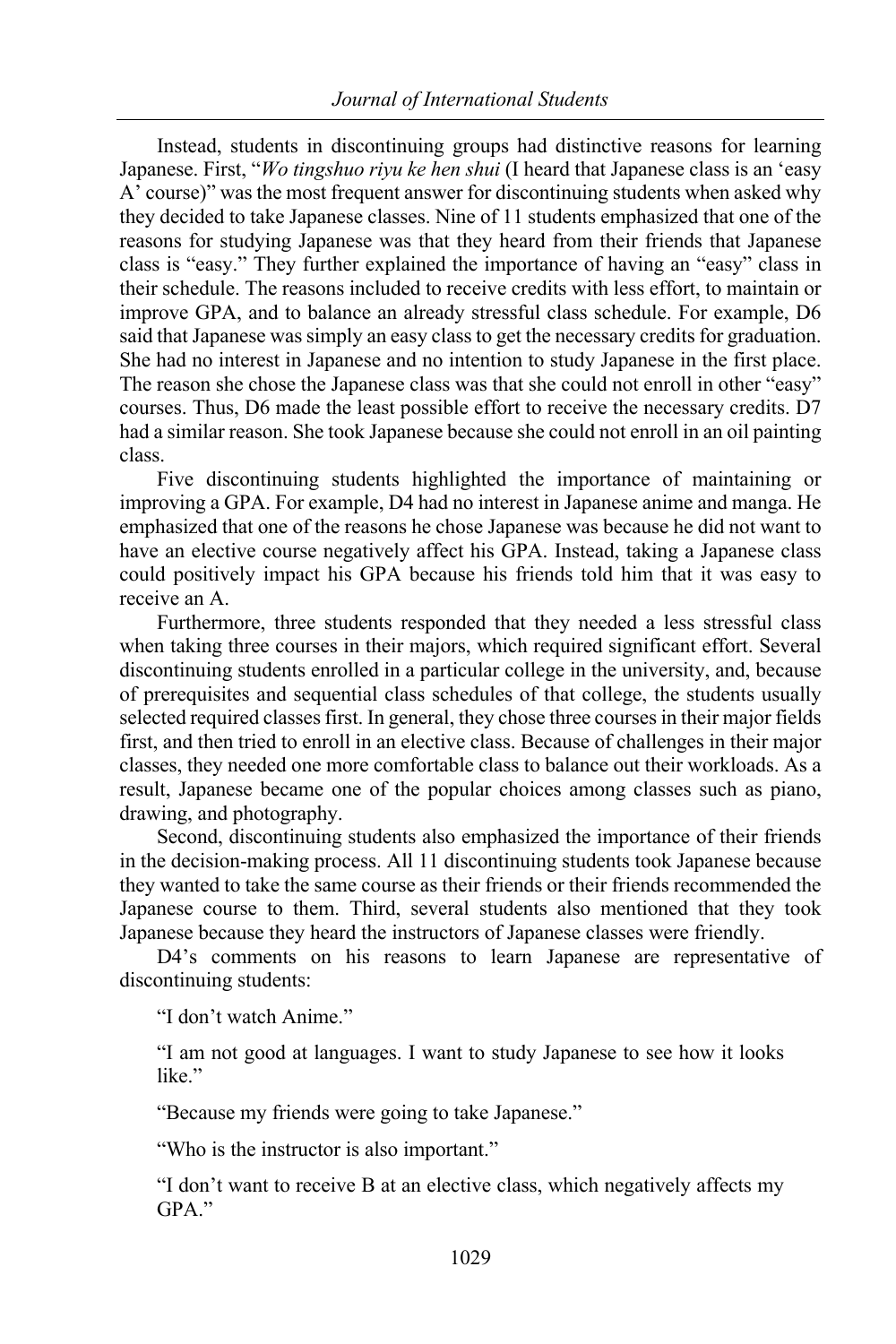"I decided to take a relatively easy class in which I have a little interest as long as the instructor is friendly, and friends are also in the class."

"Japanese was relatively easy. It was easy to get an A as long as you studied hard."

#### **Goals for Studying Japanese**

Most participants who did not continue the course mentioned that they had no goals or specific Japanese proficiency level they wanted to achieve. Most of them had a taste of Japanese class and stopped as D4 mentioned previously. Only one student, D9, indicated that she wanted to achieve a proficiency level at which she was able to understand a Japanese television program without the help of subtitles.

All continuing students displayed concrete goals or a specific Japanese proficiency they aimed to achieve. Three students emphasized communication proficiency in daily or business settings. C3 notably indicated the ability to translate from Japanese to Chinese. Because of his interest in anime, his goal was to be able to translate Japanese anime into Chinese. C1 directly mentioned that his goal was to pass the N1, which is the highest level of the Japanese Language Proficiency Test, the most widely recognized standardized test of Japanese. He mentioned that "A language is a tool. You must test whether it works well. Since you have studied, you must get the 'tool.' Otherwise, it is just a waste of time."

#### **Positive Experience in Class**

In general, participants displayed no significant distinctions concerning the inclass experience of class instructions and Japanese instructors. Overall, all participants gave positive comments on Japanese class. They enjoyed learning in the Japanese classes, had a feeling of accomplishment, felt a sense of equality with domestic students, and shared a great time with their instructors. C1 even used "perfect" to describe his Japanese classes. Only one discontinuing student mentioned that one of the reasons she stopped learning Japanese was because of dissatisfaction with her instructor.

As expected, most participants noted that the Japanese class was not challenging. First, Chinese characters are one of the reasons for the ease of learning Japanese. Also, some participants emphasized that specific grammar points were easy for the native speaker of Chinese. D2 used topicalization as an example to illustrate the similarity between Chinese and Japanese languages. For example, when people describe things on a table, the Chinese and Japanese share a similar structure. Another participant, C4, mentioned that grammar points, such as the use of the Japanese particle "*no*," were remarkably similar to the Chinese particle "*de*." For her, it was so straightforward that no explanation was necessary.

Further, two participants emphasized the cultural similarities between China and Japan to explain the ease and enjoyment of Japanese class. Although providing no examples, C5 said that "sometimes I wonder why American students ask why Japanese must be spoken in certain ways." For her and perhaps other Chinese students, it was easier to understand specific Japanese usage because of cultural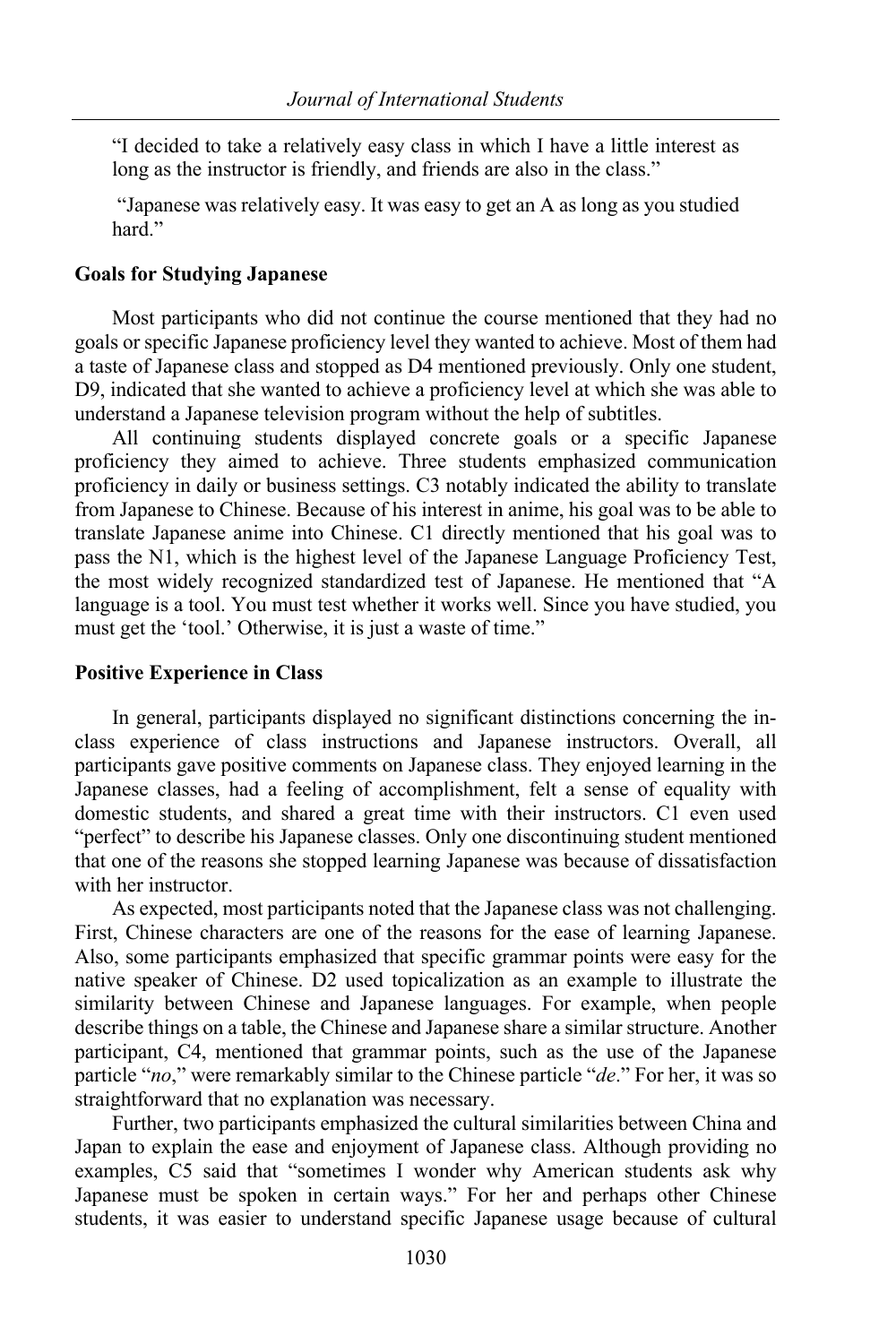similarities between Japan and China. Cultural similarities also appeared to influence the relationship between students and instructors. D10 noted that she felt that she and her female Japanese instructor shared a similar way of thinking, even had a similar fashion sense, which made her feel much closer to her Japanese instructor than to other American professors.

Meanwhile, several participants mentioned that Japanese class gave them a sense of accomplishment. They felt that they built up new vocabulary and grammar knowledge each day. Whenever they heard, saw, or used some words or grammar learned on anime, at grocery stores, or in Japanese restaurants, they felt joy at learning Japanese.

Japanese classes were enjoyable not only because of their relative ease but also because the participants had more opportunities to interact with classmates and instructors, something rare in other classes. They mentioned that the instructors of the Japanese classes were amiable and accessible for questions. In particular, D6 emphasized that Chinese international students thought it was beneficial to have Japanese faculty from China because they could ask questions in Chinese after class.

Most participants also mentioned the feeling of "equality" in Japanese class. Due to different English proficiency among the participants, some students avoided class participation in classes taught in English. D1 said that she was not as confident in classes taught in English in comparison to her Japanese classes. Since almost everyone in the Japanese class learned Japanese from scratch regardless of nationality, she felt that everyone was on the same level and equal. Another participant, D7, mentioned she felt domestic students had to put up with her English in other classes taught in English. In Japanese class, however, she felt that finally, they were equal because none of them were native speakers of Japanese. She said:

At other classes, American students are very tolerant because I am not a native speaker of English. However, it is not equality. They are trying to understand what you are saying. It's a feeling of being tolerated. At Japanese class, no matter you are Chinese or American, everyone is the same. But at other classes, we are different because they are native [speakers of English].

## **Challenges in Class**

When asked about the challenges of the Japanese language and Japanese class, the majority of participants responded that Japanese was not as easy as they expected even though it was not very difficult. Only one participant, D7, considered the language too complicated to understand.

First, grammar was described as the most challenging area of study. Several participants particularly mentioned conjugation and the honorific forms. It is noteworthy that students who discontinued learning after 1 or 2 years of study illustrated specific difficulties learning Japanese. Participants who stopped learning after one quarter provided a general explanation for their difficulties. For them, the challenge was vocabulary memorization because they had to prepare for vocabulary quizzes. Some students felt that memorizing vocabulary for quizzes was a burden for them even though "it was not that difficult" (D4). Furthermore, there were five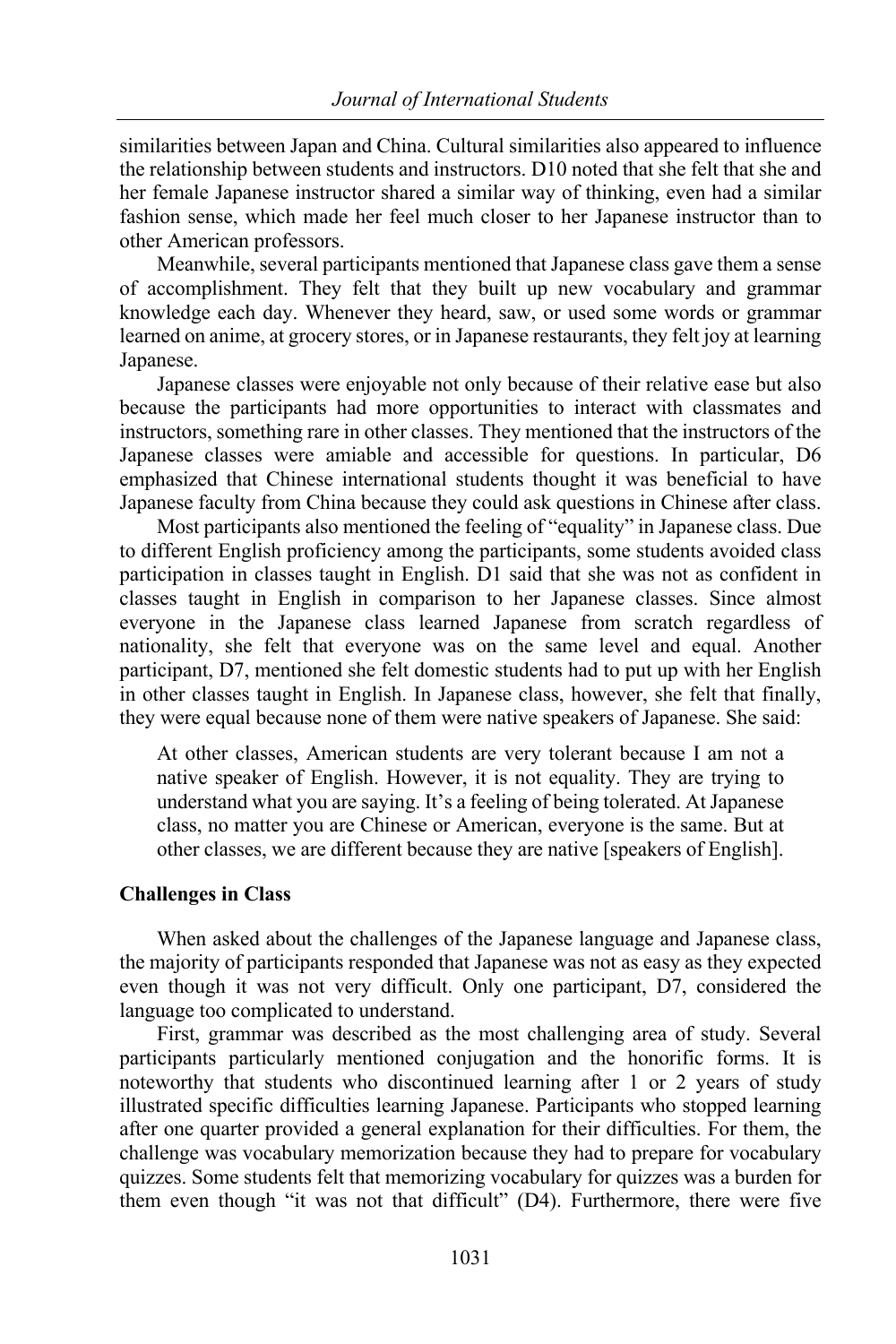discontinuing students who said their reluctance to spend time on homework and reviewing contributed to the challenge of Japanese class. For example, D6 took first quarter Japanese twice. The first time she dropped the class because her instructor told her that she probably would fail the class. Even when repeating the class, she said she did not study Japanese outside class. As long as she could pass, she had no intention to study hard.

Second, several participants also commented on the difficulty of understanding the English explanation in the textbook. While acknowledging the class design was for English speakers, they noted that while English explanations in the textbook might be useful for domestic students, those explanations might not be necessary for them and indeed might even confusing. For them, Chinese resources were helpful when encountering problems. D3 mentioned that she had to turn to a Japanese instructor from China to explain grammar in Chinese because she could not understand the explanation provided by textbooks and another instructor in English. When she moved to the next level, the instructor was an American who could not provide an explanation in Chinese. Consequently, she stopped studying Japanese because she could not understand the English explanations in the textbook or from the instructors. C3 mentioned that he had to consult with books in Chinese to help him understand explanations of grammar. He said:

When I review, I will compare textbooks with other books in Chinese. My English is not good. I wanted to know how certain grammars were explained in Chinese books because the English explanations in the textbook were difficult to understand. It was much easier to understand the explanations in Chinese books.

## **Out-of-Class Activities**

No significant distinctions existed between participants who continued or discontinued Japanese regarding their experience of extracurricular activities. Considering the Japanese program offered only limited extracurricular activities, participants first identified whether they participated in any Japanese out-of-class activities. Then they were asked about their experience in out-of-class activities in other classes.

The majority of participants never participated in any Japanese out-of-class activities. Only two students participated in the Japanese-related club at the university. C1 went to the Japanese Culture Club once. He stopped participating because the scheduled activities were not enjoyable. For him, unappealing activities included communicating with simple grammar, talking about movies, or taking quizzes on knowledge about Japanese such as "What is *arubaito*?" When asked what kind of activities interested him, he listed the following things: "deeper discussion about Japanese grammar, especially grammars for spoken languages; things you won't learn from your instructors; things about Japanese that people usually don't know."

Another participant, D1, stopped going to Anime Club after a couple of times because of cultural differences. She liked an amine called "*natsume yuujin tyoo*" in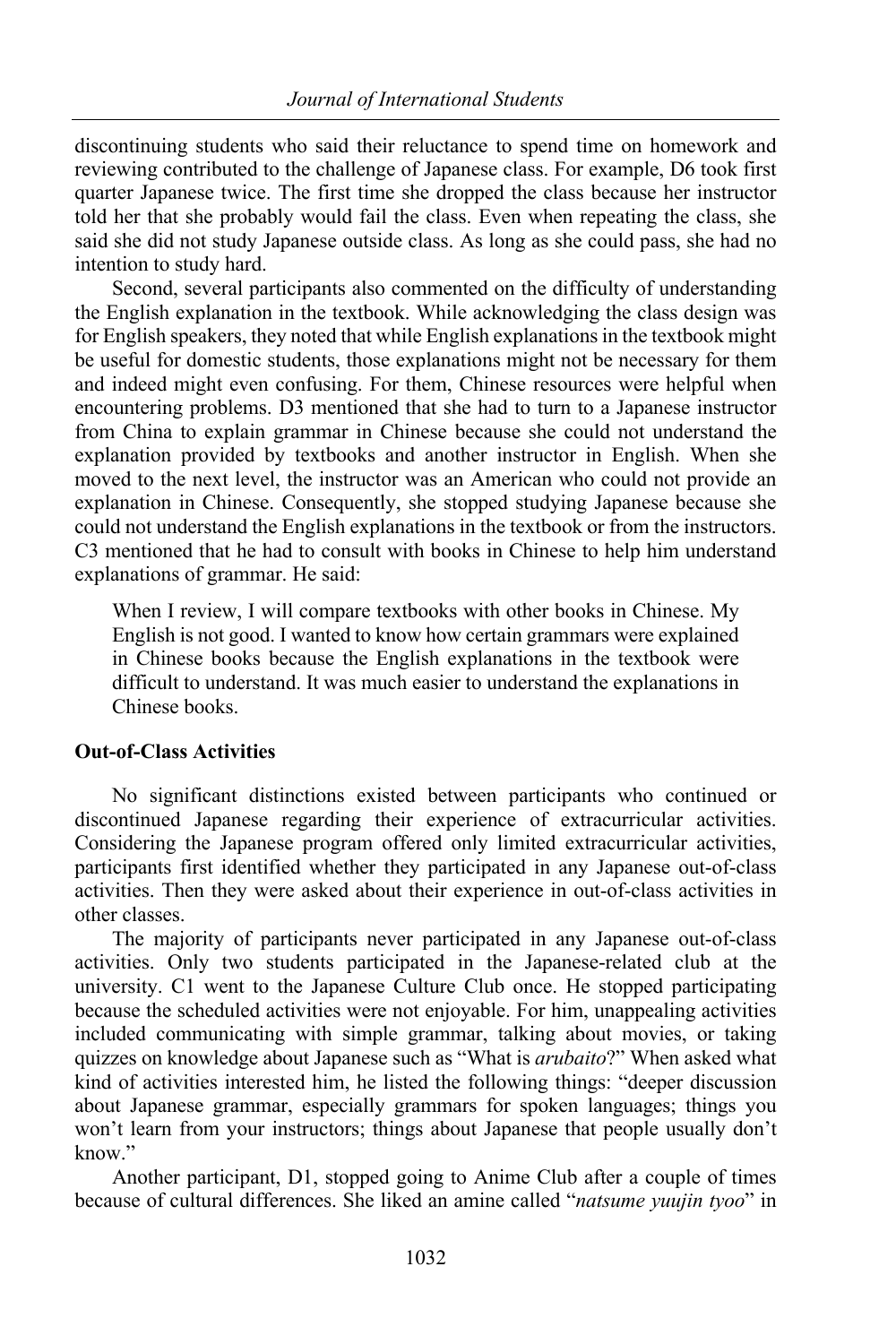Japanese. However, she only knew the reading of the title as "*xiaomu youren zhang*" in Chinese and the names of characters of the anime in Chinese. Pronunciations of the title and names of characters in Chinese are utterly different from those in English, which made the conversation about the anime with other American students difficult. She further mentioned:

I don't want to go to the club anymore. We chatted about animes before and after the screening, but I could not hold the conversation. Very exhausting. Characters' names, titles, all were different. We had to use pictures (to communicate). I felt exhausted.

When asked about participation in out-of-class activities in other classes, all participants mentioned they only participated in minimal out-of-class activities. Most of the time, those activities were required. If not required, they preferred spending time on their studies. Although extra credits were incentives for some students, others mentioned that they still would not participate unless they needed extra credits to improve their grades.

Four of 16 students indicated that they would like to participate in activities related to Japanese traditional culture such as a tea ceremony because they usually do not have opportunities to do that. However, they also remarked that they would prioritize their major class studies if there was a schedule conflict.

## **Reasons for Continuing or Discontinuing Japanese Studies**

As noted above, students who continued their Japanese studies had clear goals when learning Japanese. Thus, it is natural for them to continue learning for individual purposes. They continued learning Japanese to achieve a specific proficiency level of Japanese, including passing the N1 level of the Japanese Language Proficiency Test. Enjoyable learning experiences also motivated them to stay in Japanese classes.

However, despite the positive learning experience all participants had, 11 chose not to continue learning Japanese. Close examination of the comments of the discontinuing students reveals at least two primary reasons for discontinuing Japanese learning. First, four of 11 participants mentioned that their schedules were full and without room for Japanese classes. These four students completed between one and seven quarters of Japanese classes. For them, their priority was study in their major fields because of the impact on their graduation schedule. For them, the Japanese class appeared always to be secondary and replaceable. For example, D7 decided to stop learning Japanese after more than 2 years (seven quarters). She had no interest in Japan when she started studying Japanese. She started with Japanese only because of her friend's recommendation. She enjoyed learning Japanese in class and felt very satisfied when she became able to talk with a Japanese chef in Japanese at a restaurant. When a friend with whom she was having dinner was surprised at her fluency in Japanese, she was very proud of herself. However, even so, she discontinued learning because "Japanese is a language I can learn by myself in the future. But graduation is about my life."

Some participants also wanted a taste of Japanese. They had no intention of continuing Japanese study in the first place. They were either curious about the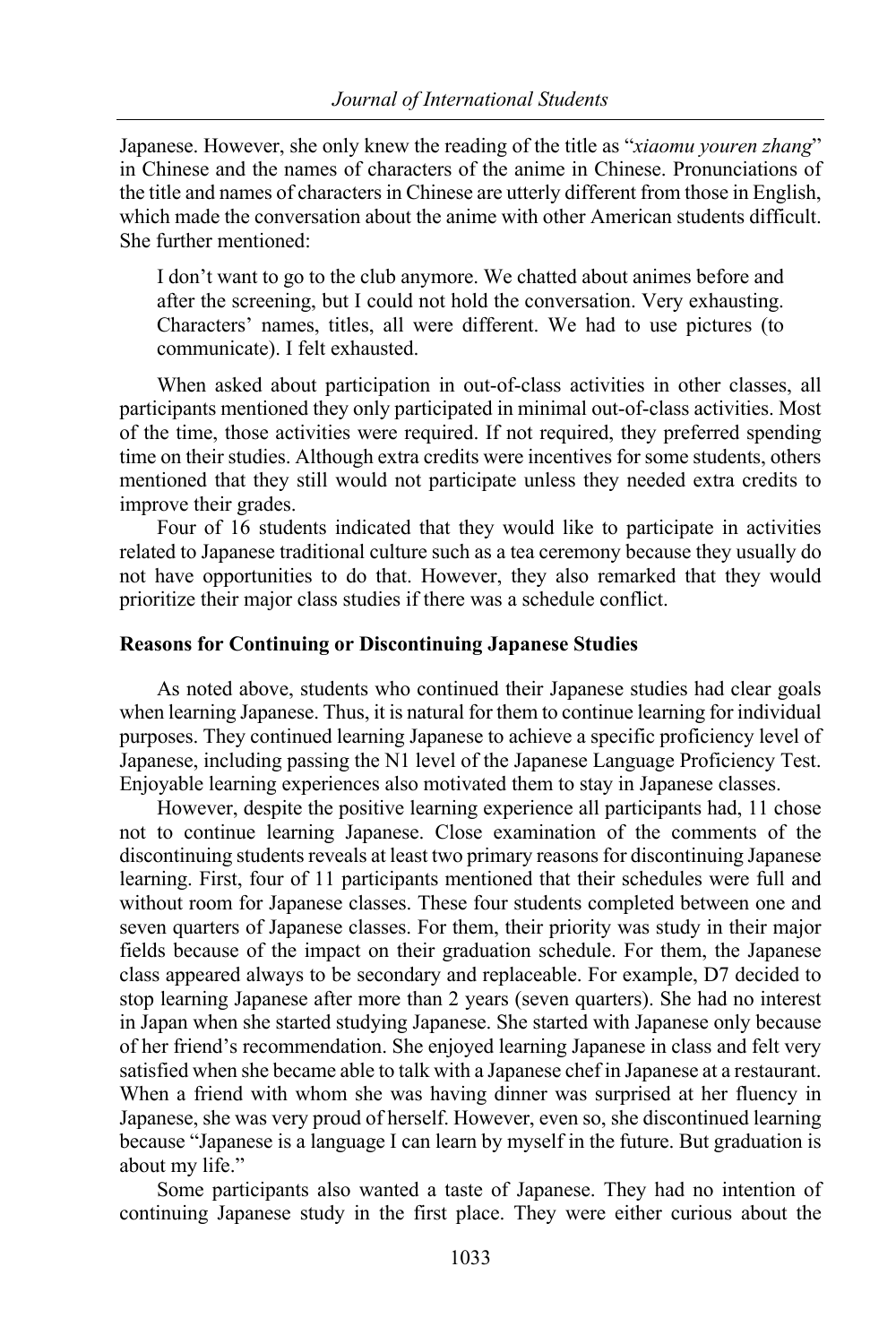Japanese language or wanted an "easy" class. Three of five students in this group decided not to continue because the class turned out not to be as easy as they thought because of the required effort for quizzes and homework. The other two students mentioned that they had no intention of continuing in the first place because they needed an "easy" class for that quarter.

Meanwhile, there were two participants whose reasons were different. One student stopped because she did not like her new Japanese instructor's teaching style after taking six quarters of Japanese. Another student stopped because of some personal issues after four quarters of Japanese classes.

## **DISCUSSION**

The findings of students who continued their Japanese studies are consistent with those of Mori and Takeuchi (2016) that Chinese international students take Japanese because of interest in Japanese culture and possible positive impact on future careers. The continuing students also showed clear goals when learning Japanese. Achieving a certain level of Japanese proficiency was their motivation. Continuing students also emphasized translation ability.

The most interesting finding is about students who discontinued their studies. As noted previously, the teacher, course feedback, difficulty of the class, and feelings of progress are four salient factors that motivate Japanese learners in U.S. universities (Matsumoto, 2007; Tsang, 2012). However, the present study's findings suggest alternative explanations for why Chinese students discontinued taking Japanese language classes, at least among this study's participants. Although all participants had a positive learning experience in Japanese classes, including friendly instructors and an enjoyable in-class experience, those positive factors did not motivate them to keep learning Japanese. Even more, and especially in the case of D7, the feelings of progress, achievement, and satisfaction of learning Japanese were insufficient to keep them in Japanese classes.

Another critical finding was about the myth that Chinese international students take Japanese simply because it is "easy." These results reveal that although the relative ease of learning Japanese for Chinese international students can be one of the motivating reasons to take Japanese classes, it is not the primary reason motivating students to continue learning Japanese. Instead, the study shows that many students consider Japanese classes as a means to "outsmart" the university's dominant GPAoriented system (Nomura et al., 2019). In addition, considering the academic, emotional, and social challenges that Chinese international students face, Japanese classes also appeared to provide a space in which the students could enjoy and feel secure, something that they usually did not experience in other classes (Kubota, 2011; Nomura et al., 2019).

The current study also found that for the students who discontinued their studies of Japanese, graduation on time was the primary concern. This result confirmed the findings in the literature that Chinese international students' primary concern is academic success (Hao, 2018; Heng, 2017, 2018; Yan & Berliner, 2011). As a result, whether the reason for learning Japanese was to maintain or improve GPA, to have a taste of Japanese language or Japanese culture, to connect with friends, or participate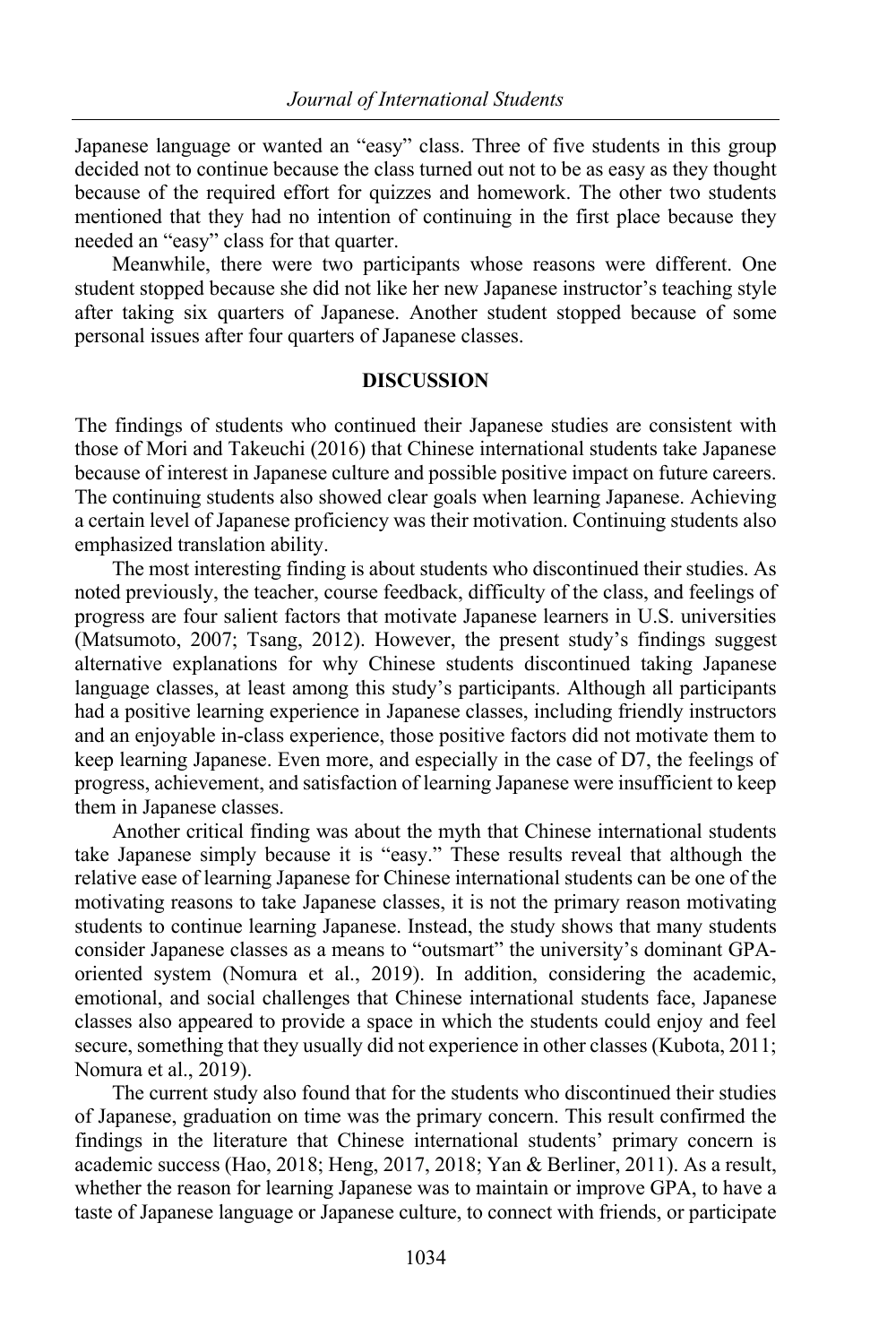in out-of-class activities regardless of whether the activity is Japan-related, their priority was the study in their major fields, while learning a second foreign language is always secondary. To be able to graduate on time was the most critical factor for their study.

The current study also showed a picture of diversity among Chinese international students, often considered a homogeneous group (Griner & Sobol, 2014; Hao, 2018; Heng, 2017, 2018). Although to a certain extent, the participants who continued or discontinued their Japanese studies shared some similarities, distinctions existed in terms of motivations and reasons for studying Japanese. Thus, instructors must acknowledge the diversity among Chinese international students in Japanese classes.

Further, the findings indicated several significant considerations for the future of Japanese language education. First, in addition to the interest in Japanese pop culture, the primary reason that Chinese international students keep learning Japanese is to gain add-on value. This add-on value can vary individually. Some students wish to apply Japanese in future careers in business settings. Some students aim to gain the ability to communicate with Japanese in informal settings. For example, C3 especially emphasized his goal of being able to translate Japanese television programs into Chinese. To meet these different needs, program directors and instructors may need to design different courses or differentiated modules within a course to better address students' individual needs (Mori & Takeuchi, 2016). For example, a translation course can add a module for translating Japanese in media such as television programs and movies or allow students to choose their desired materials to translate. In a business Japanese course, instructors may need to consider Japanese usage outside of business settings in Japan and the United States to prepare international students to be ready for using Japanese in their home countries. Further, while achieving a certain level on the Japanese Language Proficiency Test, usually N2, is required for nonnative speakers searching for a job in Japan and Japan-related jobs in other countries, preparation courses for the proficiency test might be beneficial for domestic and international students (Hudson-Endo, 2014).

Second, one of the challenges that Chinese international students faced is that they learned Japanese via English. Since foreign language classes in U.S. higher education institutions have traditionally been designed primarily for native speakers of English, it can be challenging for some students because of their various English proficiencies and linguistic backgrounds. As indicated by the participants' comments, sometimes English explanations provided by textbooks and instructors were not necessarily helpful for them. The difficulty may have been with students' English proficiency or unfamiliarity with linguistic terms in English. Resources in the students' native languages would facilitate learning. As Mori and Takeuchi (2016) pointed out, however, instructors are rarely proficient in the native languages of all their international students. If the development of linguistic proficiency is the primary goal, it is of importance to increase faculty with international backgrounds to provide useful guidance and individualized instruction to various international students. Also, program directors and instructors can work with the university library to make complementary learning materials in other languages available for international students.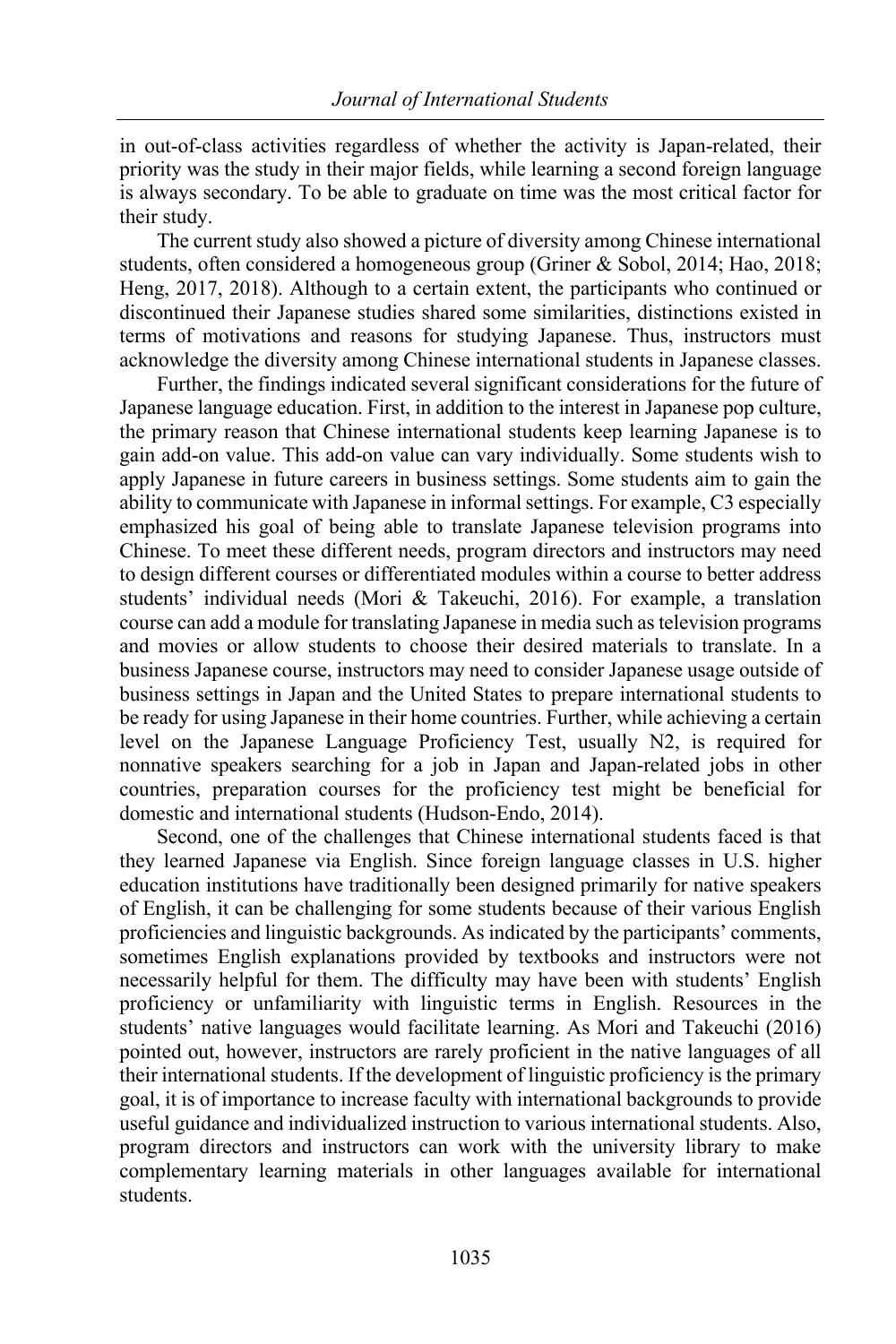Meanwhile, the results of the interviews also revealed the importance of being visible on campus for the Japanese program to recruit students. Many students mentioned that they started learning Japanese in the second year on campus. They did not know about Japanese class offerings until friends recommended Japanese classes or their friends were going to take the same class. Program directors can work with the international office on campus to make foreign language class information available to international students when they arrive on campus. Given that Chinese international students often seek academic and emotional support from their international peer students (Hao, 2018), it is also essential to integrate enrolled students in the process of recruitment.

## **CONCLUSION**

## **Limitations**

Given that interviews from only a small number of Chinese international student participants from a single private university took place for this research, the study's findings cannot necessarily be generalized to other contexts. Further, the interviews were between the Chinese international students and their former instructor. The relationship between the participants as well as my background (e.g., native speaker of Chinese, an international student in Japan and the United States for a number of years, an advanced Japanese learner, and teacher of Japanese in the United States for a number of years) might have influenced the participants' responses and the interpretations of their responses by the researcher.

## **Future Research**

Future research should investigate students from various institutions as well as with different backgrounds to address the issues of foreign language education related to international students. Also, future work could focus on the instructors' perspectives on teaching diverse international students in foreign language classes. Additionally, a combination of surveys and interviews might lead to a broader understanding of Chinese international students' learning experiences.

Increasing Chinese international student enrollment has influenced various aspects of higher education, including Japanese language classes, at universities in the United States. Nevertheless, the (de)motivational factors of learning Japanese for Chinese international students, as well as their experiences in and out of class, have received little research attention. The findings of this study showed that Chinese international students are a diverse group rather than a homogeneous one considering that they start and continue or discontinue learning Japanese for various reasons. The results also indicated that the reasons Chinese international students take Japanese classes are not merely because of so-called easiness as some anecdotal experience might suggest. The expectations of academic success among Chinse international students, as many studies have suggested (Hao, 2018; Heng, 2017, 2018; Yan & Berliner, 2011), played an essential role in the participants' decision-making process. Acknowledging the growing diverse backgrounds of international students in a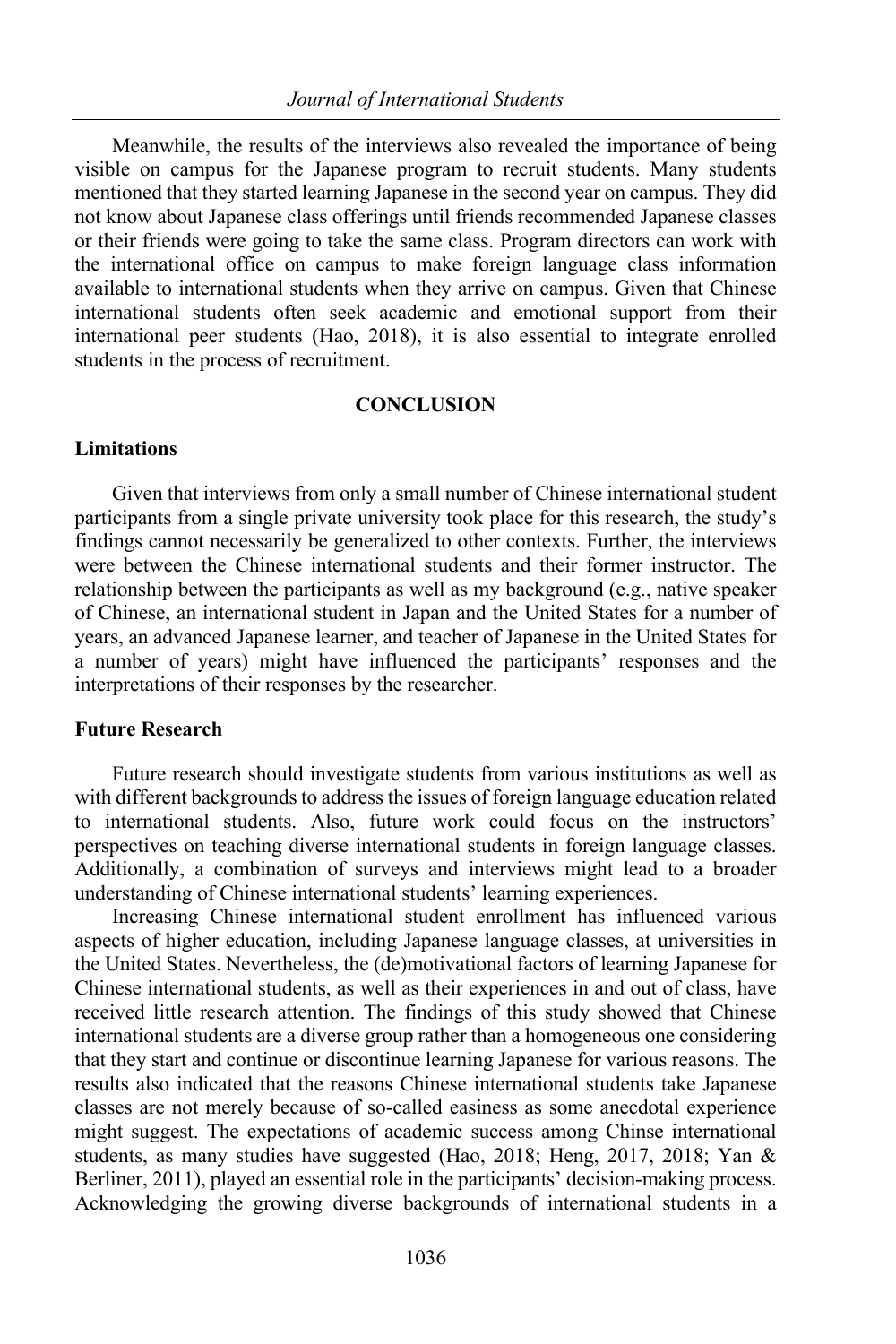foreign language classroom, the insights that emerge from this study can inform foreign language instructors, program directors, and institutions about recruiting and retaining students, teaching, and training, and eventually help improve the learning experience of international students in the future.

## **REFERENCES**

- Deutsch, F. M. (2004). How parents influence the life plans of graduating Chinese university students. *Journal of Comparative Family Studies*, *35*(3), 393–421.
- Dörnyei, Z. (2007). *Research methods in applied linguistics: Quantitative, qualitative, and mixed methodologies*. Oxford University Press.
- Gao, X., & Lv, L. (2018). Motivations of Chinese learners of Japanese in mainland China. *Journal of Language, Identity & Education*, *17*(4), 222–235.
- Griner, J., & Sobol, A. (2014). Chinese students' motivations for studying abroad. *Global Studies Journal*, *7*(1), 2–14.
- Hao, J. (2018). *Being an international student: Experiences of Chinese undergraduate students in a large research university* [Unpublished doctoral dissertation]. University of California, Santa Barbara.
- Heng, T. T. (2017). Voices of Chinese international students in USA colleges: 'I want to tell them that…' *Studies in Higher Education*, *42*(5), 833–850.
- Heng, T. T. (2018). Exploring the complex and non-linear evolution of Chinese international students' experiences in U.S. colleges. *Higher Education Research & Development*, *37,* 1141–1155.
- Horiba, Y. (2012). Word knowledge and its relation to text comprehension: A comparative study of Chinese‐and Korean‐speaking L2 learners and L1 speakers of Japanese. *The Modern Language Journal*, *96*(1), 108–121.
- Huang, W., & Feng, D. (2019). Exploring the dynamics of motivation for learning Japanese among Chinese learners: An elicited metaphor analysis. *Journal of Multilingual and Multicultural Development*, *40*(7), 605–617.
- Hudson-Endo, M. (2014). Nihongo Noryoku shaken N2 juken junbi no tame no kozajissen to sono yigi [The practice and significance of a course for Japanese Language Proficiency Test N2]. In M. Tsutsui, O. Kamada, & W. M. Jacobsen (Eds.), *New Horizons in Japanese Language Education* (pp.117–125). Hitsuji Shobo.
- Institute of International Education. (2018). *Open Doors 2018.* Retrieved February 3, 2019, from https://www.iie.org/Research-and-Insights/Open-Doors/Data/International-Students
- Japan Foundation. (2013). *Survey report on Japanese-language education abroad 2012.*

https://www.jpf.go.jp/j/project/japanese/survey/result/dl/survey\_2012/2012\_s\_e xcerpt\_e.pdf

Japan Foundation. (2017). *Survey report on Japanese-language education abroad 2015.*

https://www.jpf.go.jp/j/project/japanese/survey/result/dl/survey\_2015/Report\_a ll\_e.pdf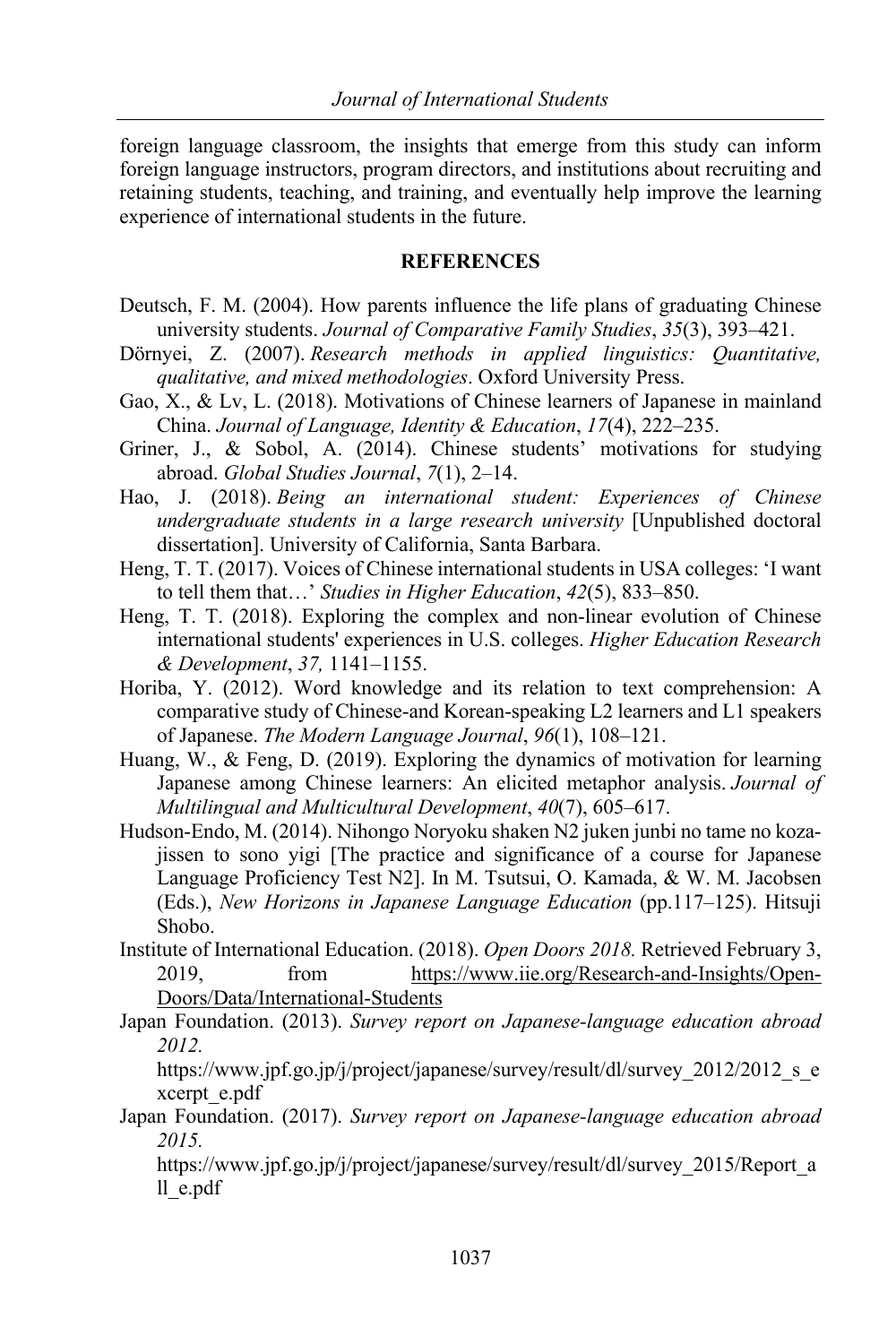Looney, D., & Lusin, N. (2018). *Enrollments in languages other than English in United States institutions of higher education, summer 2016 and fall 2016: Preliminary report*. https://www.mla.org/content/download/83540/2197676/2016-Enrollments-

Short-Report.pdf

- Kubota, R. (2011). Learning a foreign language as leisure and consumption: Enjoyment, desire, and the business of *eikaiwa*. *International Journal of Bilingual Education and Bilingualism*, *14*(4), 473–488.
- Kubota, R. (2013). 'Language is only a tool': Japanese expatriates working in China and implications for language teaching. *Multilingual Education*, *3*(1), Article 4.
- Matsumoto, H. (2007). Peak learning experiences and language learning: A study of American learners of Japanese. *Language, Culture and Curriculum*, *20*(3), 195– 208.
- Ministry of Foreign Affairs of Japan. (2018). Economic relationship between Japan and China. https://www.mofa.go.jp/mofaj/files/000007735.pdf
- Mori, J., & Takeuchi, J. D. (2016). Campus diversity and global education: A case study of a Japanese program. *Foreign Language Annals*, *49*(1), 146–161.
- National Standards Collaborative Board. (2012). *Standard for Japanese language learning* (3rd ed.).
- Nomura, K., Kataoka, S., & Mochizuki, T. (2019). Understanding the motivations of fluent speakers in beginner-level foreign language classrooms: A Hong Kong study. *Journal of Multilingual and Multicultural Development*, *40*(7), 618–632.
- Norman, J. (1988). *Chinese*. Cambridge University Press.
- Novotna, Z. (1967). Linguistic factors of the low adaptability of loan-words to the lexical system of modern Chinese. *Monumenta Serica*, *26*(1), 103–118.
- Rafi, M. (2018). Influential factors in the college decision-making process for Chinese students studying in the U.S. *Journal of International Students*, *8*(4), 1681–1693. https://doi.org/10.32674/jis.v8i4.224
- Sánchez, C. M., Fornerino, M., & Zhang, M. (2006). Motivations and the intent to study abroad among US, French, and Chinese students. *Journal of Teaching in International Business*, *18*(1), 27–52.
- Shibatani, M. (1990). *The languages of Japan*. Cambridge University Press.
- Teo, T., Hoi, C. K. W., Gao, X., & Lv, L. (2019). What motivates Chinese university students to learn Japanese? Understanding their motivation in terms of 'posture.' *The Modern Language Journal*, *103*(1), 327–342.
- Tsang, S. Y. (2012). Learning Japanese as a foreign language in the context of an American university: A qualitative and process-oriented study on de/motivation at the learning situation level. *Foreign Language Annals*, *45*(1), 130–163.
- Yan, K., & Berliner, D. C. (2011). Chinese international students in the United States: Demographic trends, motivations, acculturation features and adjustment challenges. *Asia Pacific Education Review*, *12*(2), 173–184.
- Yan, K., & Berliner, D. C. (2013). Chinese international students' personal and sociocultural stressors in the United States. *Journal of College Student Development*, *54*(1), 62–84.
- Yi, S. G. (2001). Why do college and middle school students want to go abroad? *Chinese Education & Society*, *34*(3), 48–56.